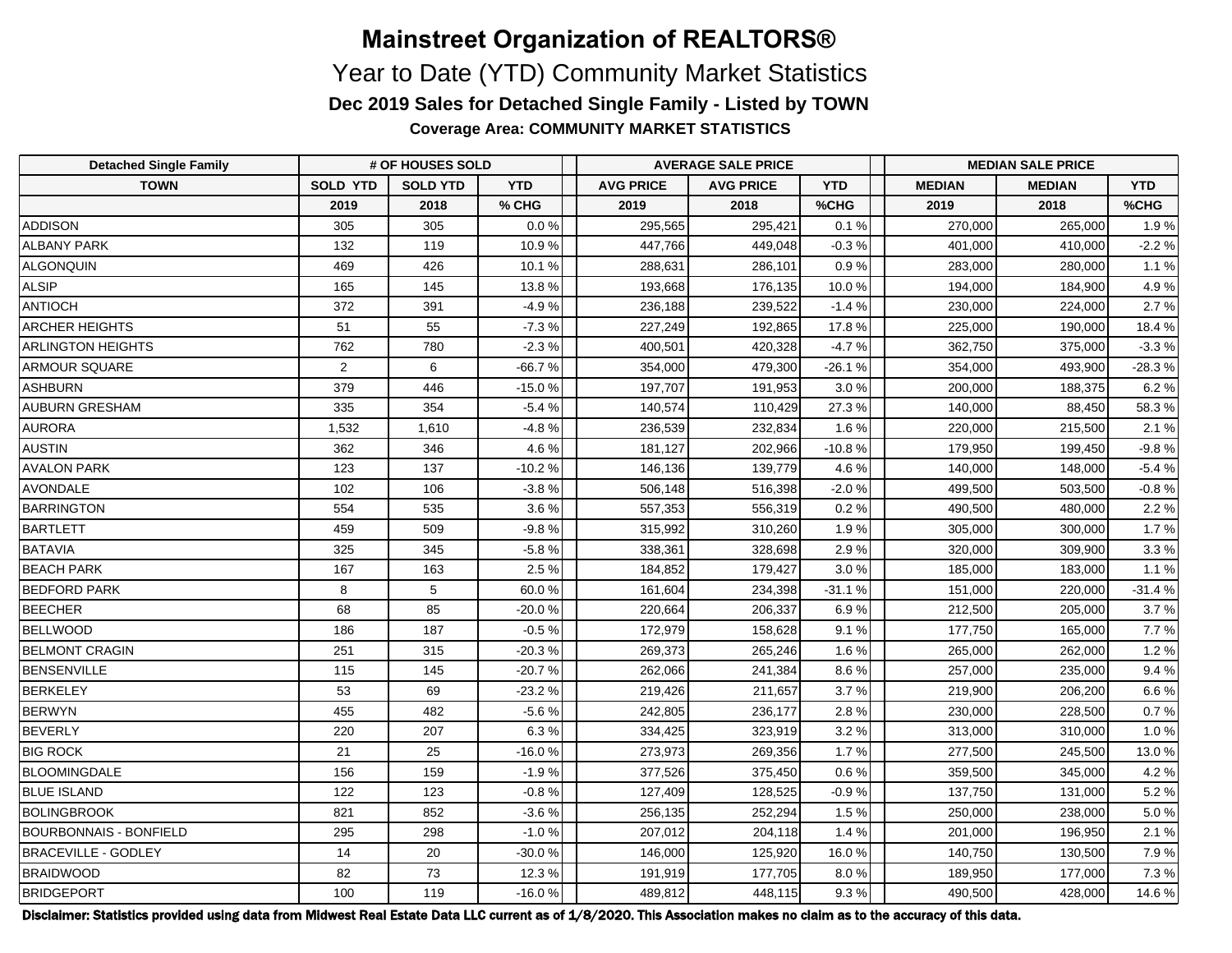**Coverage Area: COMMUNITY MARKET STATISTICS**

| <b>Detached Single Family</b> | # OF HOUSES SOLD |                 |            | <b>AVERAGE SALE PRICE</b> |                  |            | <b>MEDIAN SALE PRICE</b> |               |            |  |
|-------------------------------|------------------|-----------------|------------|---------------------------|------------------|------------|--------------------------|---------------|------------|--|
| <b>TOWN</b>                   | <b>SOLD YTD</b>  | <b>SOLD YTD</b> | <b>YTD</b> | <b>AVG PRICE</b>          | <b>AVG PRICE</b> | <b>YTD</b> | <b>MEDIAN</b>            | <b>MEDIAN</b> | <b>YTD</b> |  |
|                               | 2019             | 2018            | % CHG      | 2019                      | 2018             | %CHG       | 2019                     | 2018          | %CHG       |  |
| BRIDGEVIEW                    | 118              | 87              | 35.6%      | 211,160                   | 197,080          | 7.1%       | 205,000                  | 190,000       | 7.9%       |  |
| <b>BRIGHTON PARK</b>          | 67               | 69              | $-2.9%$    | 232,537                   | 184.047          | 26.4%      | 220,000                  | 175,000       | 25.7%      |  |
| <b>BRISTOL</b>                | $\mathbf 0$      | $\mathbf{0}$    | 0.0 %      | $\Omega$                  | $\Omega$         | 0.0%       | 0                        | $\Omega$      | $0.0\,\%$  |  |
| <b>BROADVIEW</b>              | 66               | 69              | $-4.4%$    | 187,480                   | 182,763          | 2.6%       | 193,950                  | 187,000       | 3.7%       |  |
| <b>BROOKFIELD</b>             | 265              | 289             | $-8.3%$    | 268,745                   | 267,037          | 0.6%       | 251,000                  | 255,000       | $-1.6%$    |  |
| <b>BUFFALO GROVE</b>          | 410              | 407             | 0.7%       | 370,061                   | 392,472          | $-5.7%$    | 350,000                  | 377,500       | $-7.3%$    |  |
| <b>BURBANK</b>                | 295              | 308             | $-4.2%$    | 215,111                   | 209,448          | 2.7%       | 212,000                  | 201,700       | 5.1%       |  |
| <b>BURLINGTON</b>             | $\overline{7}$   | 10              | $-30.0%$   | 171,628                   | 214,680          | $-20.1%$   | 170,000                  | 195,250       | $-12.9%$   |  |
| <b>BURNHAM</b>                | 23               | 28              | $-17.9%$   | 107,647                   | 80,500           | 33.7%      | 105,000                  | 72,450        | 44.9%      |  |
| <b>BURNSIDE</b>               | 28               | 32              | $-12.5%$   | 118,816                   | 74,051           | 60.5%      | 125,500                  | 59,610        | 110.5 %    |  |
| <b>BURR RIDGE</b>             | 140              | 141             | $-0.7%$    | 780,303                   | 797,390          | $-2.1%$    | 730,250                  | 685,000       | 6.6 %      |  |
| <b>CALUMET CITY</b>           | 323              | 345             | $-6.4%$    | 102,640                   | 92.453           | 11.0 %     | 100,000                  | 86.500        | 15.6 %     |  |
| <b>CALUMET HEIGHTS</b>        | 126              | 164             | $-23.2%$   | 152,133                   | 141,023          | 7.9%       | 148,500                  | 146,250       | 1.5%       |  |
| <b>CALUMET PARK</b>           | 61               | 76              | $-19.7%$   | 97,076                    | 85,647           | 13.3%      | 85,000                   | 94,500        | $-10.1%$   |  |
| <b>CAROL STREAM</b>           | 294              | 315             | $-6.7%$    | 288,115                   | 283,552          | 1.6%       | 278,250                  | 269,900       | 3.1%       |  |
| <b>CARPENTERSVILLE</b>        | 316              | 317             | $-0.3%$    | 209,372                   | 206,187          | 1.5%       | 185,000                  | 184,000       | 0.5%       |  |
| CHANNAHON                     | 203              | 157             | 29.3%      | 257,266                   | 256,010          | 0.5%       | 259,000                  | 250,000       | 3.6%       |  |
| <b>CHATHAM</b>                | 188              | 161             | 16.8%      | 141,832                   | 132,242          | 7.3%       | 148,700                  | 134,000       | 11.0%      |  |
| CHICAGO HEIGHTS               | 246              | 268             | $-8.2%$    | 100,807                   | 96,517           | 4.4%       | 108,850                  | 94.450        | 15.3%      |  |
| CHICAGO LAWN                  | 255              | 311             | $-18.0%$   | 150,562                   | 134,226          | 12.2%      | 160,000                  | 135,000       | 18.5%      |  |
| CHICAGO RIDGE                 | 64               | 75              | $-14.7%$   | 203,228                   | 193,220          | 5.2%       | 200,000                  | 186,000       | 7.5%       |  |
| <b>CICERO</b>                 | 283              | 303             | $-6.6%$    | 189,784                   | 179,782          | 5.6%       | 195,000                  | 185,000       | 5.4%       |  |
| <b>CLARENDON HILLS</b>        | 120              | 117             | 2.6%       | 690,867                   | 689,342          | 0.2%       | 616,000                  | 600,000       | 2.7%       |  |
| <b>CLEARING</b>               | 201              | 226             | $-11.1%$   | 248,007                   | 226,589          | 9.5%       | 245,000                  | 224,821       | 9.0%       |  |
| COAL CITY - DIAMOND           | 86               | 114             | $-24.6%$   | 209,484                   | 202,578          | 3.4%       | 201,650                  | 179,000       | 12.7%      |  |
| COMPTON                       | 5                | $\overline{4}$  | 25.0%      | 145,700                   | 88,375           | 64.9%      | 52,500                   | 91,500        | $-42.6%$   |  |
| CORTLAND                      | 60               | 66              | $-9.1%$    | 169,589                   | 176,231          | $-3.8%$    | 176,250                  | 178,750       | $-1.4%$    |  |
| COUNTRY CLUB HILLS            | 170              | 203             | $-16.3%$   | 138,959                   | 136,424          | 1.9%       | 134,950                  | 132,000       | 2.2%       |  |
| COUNTRYSIDE                   | 37               | 39              | $-5.1%$    | 367,798                   | 366,074          | 0.5%       | 335,000                  | 307,000       | 9.1%       |  |
| <b>CREST HILL</b>             | 152              | 146             | 4.1%       | 199,944                   | 194,554          | 2.8%       | 197,500                  | 187,000       | 5.6%       |  |
| <b>CRESTWOOD</b>              | 81               | 80              | 1.3%       | 208,525                   | 197,318          | 5.7%       | 209,000                  | 192,000       | 8.9%       |  |
| <b>CRETE</b>                  | 235              | 257             | $-8.6%$    | 181,803                   | 188,249          | $-3.4%$    | 179,000                  | 180,000       | $-0.6%$    |  |
| <b>CUSTER PARK</b>            | 16               | 14              | 14.3%      | 230,837                   | 254,922          | $-9.5%$    | 178,000                  | 287,500       | $-38.1%$   |  |
| DARIEN                        | 200              | 203             | $-1.5%$    | 371,278                   | 364,088          | 2.0%       | 345,000                  | 350,000       | $-1.4%$    |  |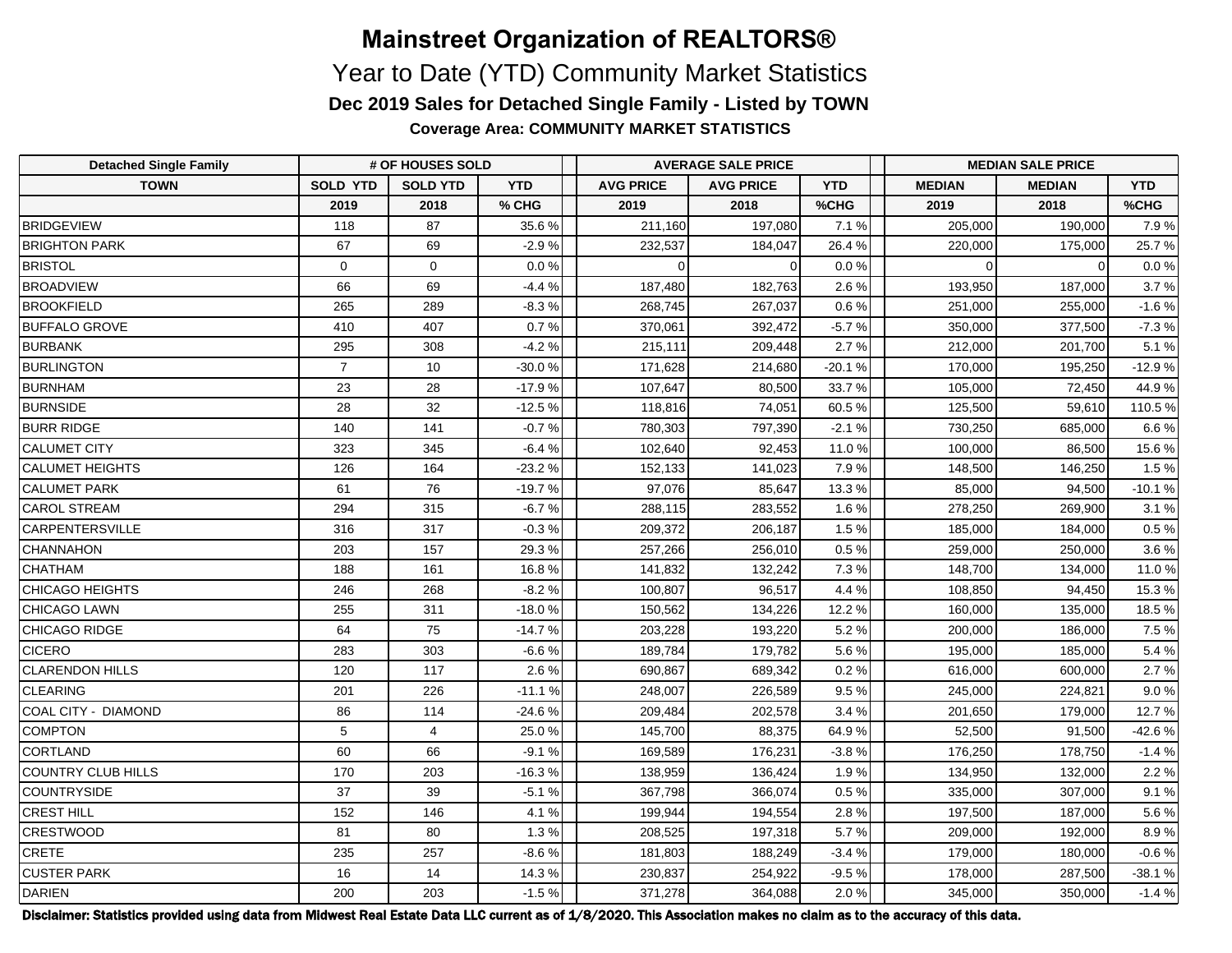**Coverage Area: COMMUNITY MARKET STATISTICS**

| <b>Detached Single Family</b>                 | # OF HOUSES SOLD |                 |            | <b>AVERAGE SALE PRICE</b> |                  |            | <b>MEDIAN SALE PRICE</b> |               |            |  |
|-----------------------------------------------|------------------|-----------------|------------|---------------------------|------------------|------------|--------------------------|---------------|------------|--|
| <b>TOWN</b>                                   | <b>SOLD YTD</b>  | <b>SOLD YTD</b> | <b>YTD</b> | <b>AVG PRICE</b>          | <b>AVG PRICE</b> | <b>YTD</b> | <b>MEDIAN</b>            | <b>MEDIAN</b> | <b>YTD</b> |  |
|                                               | 2019             | 2018            | % CHG      | 2019                      | 2018             | %CHG       | 2019                     | 2018          | %CHG       |  |
| <b>DE KALB</b>                                | 350              | 400             | $-12.5%$   | 164,911                   | 156,519          | 5.4 %      | 155,450                  | 150,000       | 3.6%       |  |
| <b>DES PLAINES</b>                            | 489              | 551             | $-11.3%$   | 302,003                   | 293,527          | 2.9%       | 289,000                  | 280,000       | 3.2%       |  |
| <b>DIXMOOR</b>                                | 5                | 16              | $-68.8%$   | 65,000                    | 60,356           | 7.7%       | 72,500                   | 52,000        | 39.4%      |  |
| <b>DOLTON</b>                                 | 305              | 293             | 4.1%       | 100,504                   | 81,390           | 23.5%      | 109,900                  | 69.000        | 59.3%      |  |
| DOUGLAS                                       | 22               | 24              | $-8.3%$    | 476,722                   | 430.595          | 10.7%      | 487,500                  | 424.500       | 14.8%      |  |
| DOWNERS GROVE                                 | 607              | 630             | $-3.7%$    | 433,813                   | 437,624          | $-0.9%$    | 371,500                  | 382,500       | $-2.9%$    |  |
| DUNNING                                       | 424              | 409             | 3.7%       | 294,202                   | 294,407          | $-0.1%$    | 285,000                  | 290,000       | $-1.7%$    |  |
| EARLVILLE                                     | 32               | 31              | 3.2%       | 138,684                   | 133,903          | 3.6%       | 136,000                  | 125,000       | 8.8%       |  |
| <b>EAST &amp; WEST DUNDEE - SLEEPY HOLLOW</b> | 199              | 224             | $-11.2%$   | 270,247                   | 273,442          | $-1.2%$    | 261,000                  | 264,950       | $-1.5%$    |  |
| <b>EAST GARFIELD PARK</b>                     | 25               | 29              | $-13.8%$   | 218,929                   | 176,178          | 24.3%      | 202,000                  | 185,000       | 9.2%       |  |
| <b>EAST HAZEL CREST</b>                       | 14               | 16              | $-12.5%$   | 110,643                   | 94,257           | 17.4 %     | 98,865                   | 78,800        | 25.5 %     |  |
| <b>EAST SIDE</b>                              | 111              | 127             | $-12.6%$   | 130,359                   | 123,403          | 5.6%       | 128,000                  | 120,000       | 6.7%       |  |
| EDGEWATER                                     | 64               | 87              | $-26.4%$   | 778,907                   | 732,639          | 6.3%       | 702,500                  | 679,000       | 3.5%       |  |
| <b>EDISON PARK</b>                            | 122              | 126             | $-3.2%$    | 450,326                   | 469.397          | $-4.1%$    | 391,000                  | 416.000       | $-6.0%$    |  |
| ELBURN                                        | 161              | 172             | $-6.4%$    | 333,305                   | 320,309          | 4.1%       | 323,500                  | 303,500       | 6.6 %      |  |
| <b>ELGIN</b>                                  | 1,122            | 1,091           | 2.8%       | 251,880                   | 242,734          | 3.8%       | 236,950                  | 225,500       | 5.1%       |  |
| <b>ELK GROVE VILLAGE</b>                      | 283              | 295             | $-4.1%$    | 311,477                   | 300,163          | 3.8%       | 295,000                  | 284,500       | 3.7%       |  |
| ELMHURST                                      | 574              | 593             | $-3.2%$    | 542,372                   | 558,013          | $-2.8%$    | 442,500                  | 462,500       | $-4.3%$    |  |
| <b>ELMWOOD PARK</b>                           | 225              | 193             | 16.6%      | 289,583                   | 283,635          | 2.1%       | 279,500                  | 272,500       | 2.6%       |  |
| <b>ELWOOD</b>                                 | 59               | 62              | $-4.8%$    | 229,563                   | 226,586          | 1.3%       | 211,500                  | 206,525       | 2.4 %      |  |
| ENGLEWOOD                                     | 49               | 61              | $-19.7%$   | 44,118                    | 41,219           | 7.0%       | 25,500                   | 25,000        | 2.0%       |  |
| <b>ESSEX</b>                                  | 19               | 13              | 46.2%      | 173,891                   | 214,330          | $-18.9%$   | 185,000                  | 210,000       | $-11.9%$   |  |
| EVANSTON                                      | 430              | 422             | 1.9%       | 592,851                   | 640,936          | $-7.5%$    | 510,000                  | 550,000       | $-7.3%$    |  |
| <b>EVERGREEN PARK</b>                         | 284              | 293             | $-3.1%$    | 199,866                   | 190,184          | 5.1%       | 192,000                  | 182,008       | 5.5%       |  |
| FLOSSMOOR                                     | 183              | 149             | 22.8%      | 231,642                   | 230,503          | 0.5%       | 218,500                  | 230,000       | $-5.0%$    |  |
| <b>FORD HEIGHTS</b>                           | $\overline{2}$   | 8               | $-75.0%$   | 94,000                    | 20,362           | 361.6%     | 94,000                   | 17,000        | 452.9%     |  |
| FOREST GLEN                                   | 205              | 236             | $-13.1%$   | 502,521                   | 527,523          | $-4.7%$    | 480,000                  | 476,000       | $0.8 \%$   |  |
| <b>FOREST PARK</b>                            | 112              | 92              | 21.7%      | 291,279                   | 314,711          | $-7.5%$    | 284,000                  | 290,000       | $-2.1%$    |  |
| <b>FOREST VIEW</b>                            | 9                | 9               | 0.0%       | 198,944                   | 195,038          | 2.0%       | 186,500                  | 209,000       | $-10.8%$   |  |
| <b>FOX LAKE</b>                               | 114              | 102             | 11.8%      | 223,014                   | 218,266          | 2.2%       | 201,250                  | 184,950       | 8.8%       |  |
| <b>FOX RIVER GROVE</b>                        | 73               | 96              | $-24.0%$   | 252,017                   | 263,898          | $-4.5%$    | 232,500                  | 244,500       | $-4.9%$    |  |
| <b>FRANKFORT - GREEN GARDEN</b>               | 416              | 362             | 14.9%      | 377,292                   | 356,589          | 5.8%       | 366,950                  | 339,500       | 8.1%       |  |
| <b>FRANKLIN PARK</b>                          | 219              | 205             | 6.8%       | 218,927                   | 210,212          | 4.2%       | 215,000                  | 210,000       | 2.4 %      |  |
| <b>FULLER PARK</b>                            | 6                | 10              | -40.0%     | 153,450                   | 132,700          | 15.6%      | 117,500                  | 117,000       | 0.4 %      |  |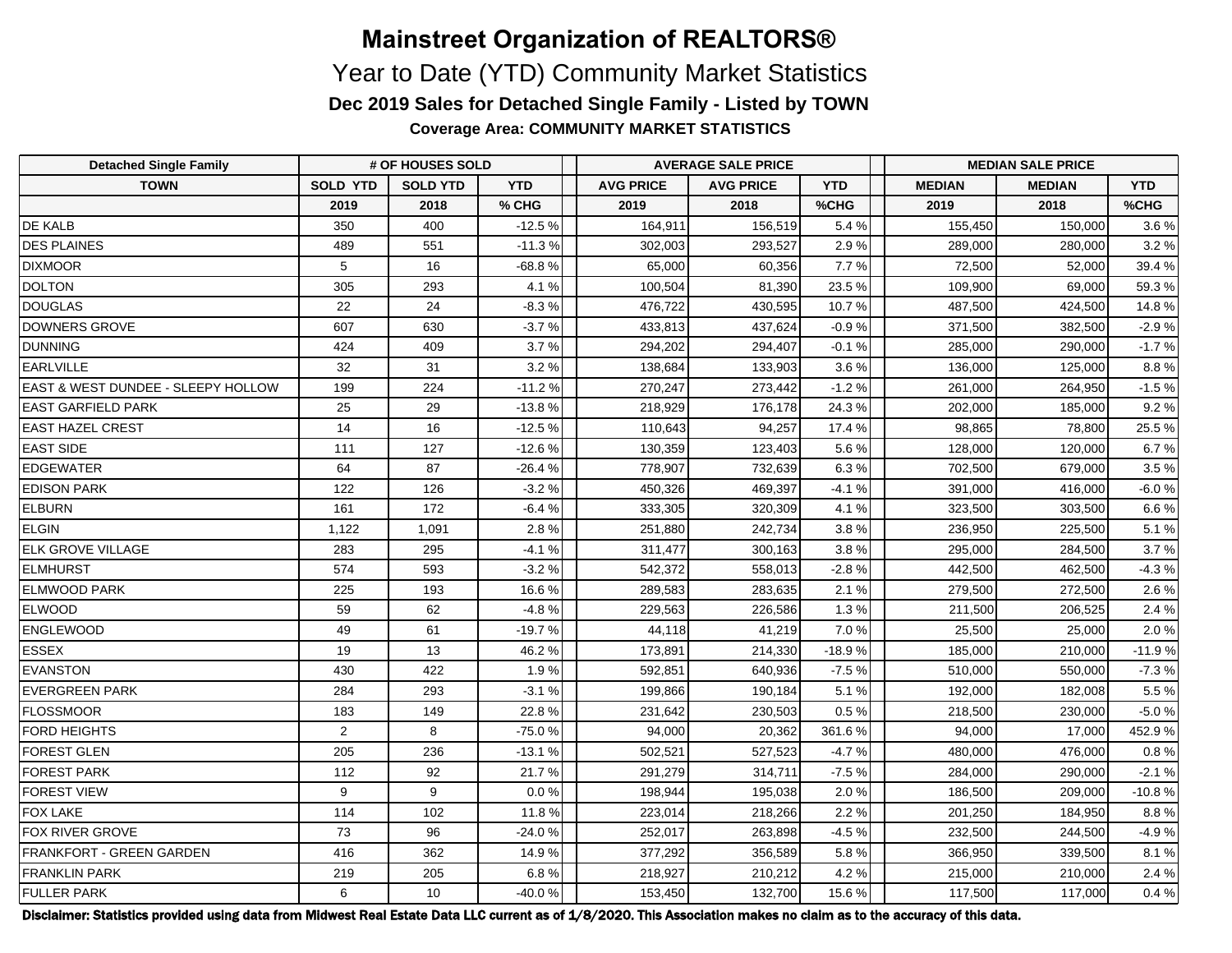**Coverage Area: COMMUNITY MARKET STATISTICS**

| <b>Detached Single Family</b>  | # OF HOUSES SOLD |                 |            | <b>AVERAGE SALE PRICE</b> |                  |            | <b>MEDIAN SALE PRICE</b> |               |            |  |
|--------------------------------|------------------|-----------------|------------|---------------------------|------------------|------------|--------------------------|---------------|------------|--|
| <b>TOWN</b>                    | <b>SOLD YTD</b>  | <b>SOLD YTD</b> | <b>YTD</b> | <b>AVG PRICE</b>          | <b>AVG PRICE</b> | <b>YTD</b> | <b>MEDIAN</b>            | <b>MEDIAN</b> | <b>YTD</b> |  |
|                                | 2019             | 2018            | % CHG      | 2019                      | 2018             | %CHG       | 2019                     | 2018          | %CHG       |  |
| <b>GAGE PARK</b>               | 93               | 105             | $-11.4%$   | 181,703                   | 148,379          | 22.5%      | 183,000                  | 150,000       | 22.0%      |  |
| <b>GARDEN HOMES</b>            | $\Omega$         | $\Omega$        | 0.0%       | $\Omega$                  | $\Omega$         | 0.0%       | $\Omega$                 | $\Omega$      | $0.0 \%$   |  |
| <b>GARDNER</b>                 | 14               | 14              | 0.0%       | 132,923                   | 137,607          | $-3.4%$    | 128,162                  | 137,750       | $-7.0%$    |  |
| <b>GARFIELD RIDGE</b>          | 385              | 403             | $-4.5%$    | 257,684                   | 243,723          | 5.7%       | 248,601                  | 233,000       | 6.7%       |  |
| GENEVA                         | 415              | 435             | $-4.6%$    | 391,472                   | 375,386          | 4.3%       | 365,000                  | 356,000       | 2.5%       |  |
| GENOA                          | 79               | 94              | $-16.0%$   | 184,609                   | 178,024          | 3.7%       | 178,000                  | 170,500       | 4.4 %      |  |
| GILBERTS                       | 81               | 62              | 30.7%      | 314,069                   | 292,258          | 7.5%       | 315,000                  | 298,950       | 5.4%       |  |
| <b>GLEN ELLYN</b>              | 510              | 496             | 2.8%       | 474,365                   | 483,963          | $-2.0%$    | 392,500                  | 416,250       | $-5.7%$    |  |
| <b>GLENDALE HEIGHTS</b>        | 200              | 214             | $-6.5%$    | 232,034                   | 222,735          | 4.2%       | 234,900                  | 221,500       | 6.1%       |  |
| <b>GLENWOOD</b>                | 101              | 97              | 4.1%       | 139,843                   | 122,144          | 14.5%      | 142,000                  | 122,000       | 16.4 %     |  |
| <b>GOLF-GLENVIEW</b>           | 515              | 539             | $-4.5%$    | 664,170                   | 639,694          | 3.8%       | 550,000                  | 550,000       | 0.0 %      |  |
| <b>GRAND BOULEVARD</b>         | 90               | 60              | 50.0%      | 489,480                   | 407,051          | 20.3%      | 487,050                  | 420,250       | 15.9%      |  |
| <b>GRANT PARK</b>              | 27               | 36              | $-25.0%$   | 212,551                   | 200,912          | 5.8%       | 230,000                  | 185,000       | 24.3 %     |  |
| <b>GREATER GRAND CROSSING</b>  | 130              | 157             | $-17.2%$   | 111,475                   | 108,650          | 2.6%       | 83,500                   | 75,000        | 11.3 %     |  |
| <b>GREEN OAKS-LIBERTYVILLE</b> | 361              | 377             | $-4.2%$    | 511,715                   | 504,405          | 1.5%       | 455,000                  | 453,000       | 0.4%       |  |
| <b>GURNEE</b>                  | 403              | 441             | $-8.6%$    | 292,358                   | 291,725          | 0.2%       | 287,000                  | 285,000       | 0.7%       |  |
| HAINESVILLE-GRAYSLAKE          | 533              | 506             | 5.3%       | 227,655                   | 222,200          | 2.5%       | 228,000                  | 220,000       | 3.6%       |  |
| HANOVER PARK                   | 253              | 265             | $-4.5%$    | 234,412                   | 226,629          | 3.4%       | 236,000                  | 227,000       | 4.0%       |  |
| <b>HARVEY</b>                  | 122              | 133             | $-8.3%$    | 45,084                    | 38,691           | 16.5%      | 32,350                   | 32,000        | 1.1%       |  |
| <b>HARWOOD HEIGHTS</b>         | 62               | 58              | 6.9%       | 311,751                   | 297,676          | 4.7%       | 287,750                  | 291,000       | $-1.1%$    |  |
| <b>HAZEL CREST</b>             | 139              | 130             | 6.9%       | 121,846                   | 113,031          | 7.8%       | 115,000                  | 102,000       | 12.8%      |  |
| <b>HEGEWISCH</b>               | 97               | 72              | 34.7%      | 140,655                   | 157,018          | $-10.4%$   | 145,000                  | 139,500       | 3.9%       |  |
| <b>HERMOSA</b>                 | 57               | 77              | $-26.0%$   | 266,941                   | 265,100          | 0.7%       | 269,900                  | 255,000       | 5.8%       |  |
| <b>HICKORY HILLS</b>           | 116              | 120             | $-3.3%$    | 242,689                   | 259,377          | $-6.4%$    | 234,500                  | 250,500       | $-6.4%$    |  |
| <b>HIGHLAND PARK</b>           | 383              | 422             | $-9.2%$    | 559,666                   | 603,553          | $-7.3%$    | 490,000                  | 545,000       | $-10.1%$   |  |
| <b>HILLSIDE</b>                | 83               | 81              | 2.5%       | 206,452                   | 196,834          | 4.9%       | 210,000                  | 194,900       | 7.8%       |  |
| HINCKLEY                       | 33               | 25              | 32.0%      | 224,712                   | 240,200          | $-6.5%$    | 213,500                  | 240,000       | $-11.0%$   |  |
| HINSDALE                       | 288              | 305             | $-5.6%$    | 1,103,726                 | 1,133,974        | $-2.7%$    | 890,000                  | 974,000       | $-8.6%$    |  |
| <b>HODGKINS</b>                | 3                | $\overline{4}$  | $-25.0%$   | 335,833                   | 281,300          | 19.4%      | 355,000                  | 250,500       | 41.7%      |  |
| <b>HOFFMAN ESTATES</b>         | 454              | 509             | $-10.8%$   | 333,705                   | 335,480          | $-0.5%$    | 315,000                  | 315,000       | $0.0 \%$   |  |
| <b>HOMER - LOCKPORT</b>        | 382              | 398             | $-4.0%$    | 255,547                   | 252,385          | 1.3%       | 250,000                  | 248,287       | 0.7%       |  |
| <b>HOMER GLEN</b>              | 247              | 279             | $-11.5%$   | 371,878                   | 374,157          | $-0.6%$    | 353,000                  | 340,000       | 3.8%       |  |
| <b>HOMETOWN</b>                | 4                | $\overline{4}$  | 0.0%       | 135,749                   | 131,311          | 3.4%       | 124,999                  | 146,500       | $-14.7%$   |  |
| <b>HOMEWOOD</b>                | 296              | 289             | 2.4%       | 175,088                   | 172,655          | 1.4%       | 174,950                  | 170,000       | 2.9%       |  |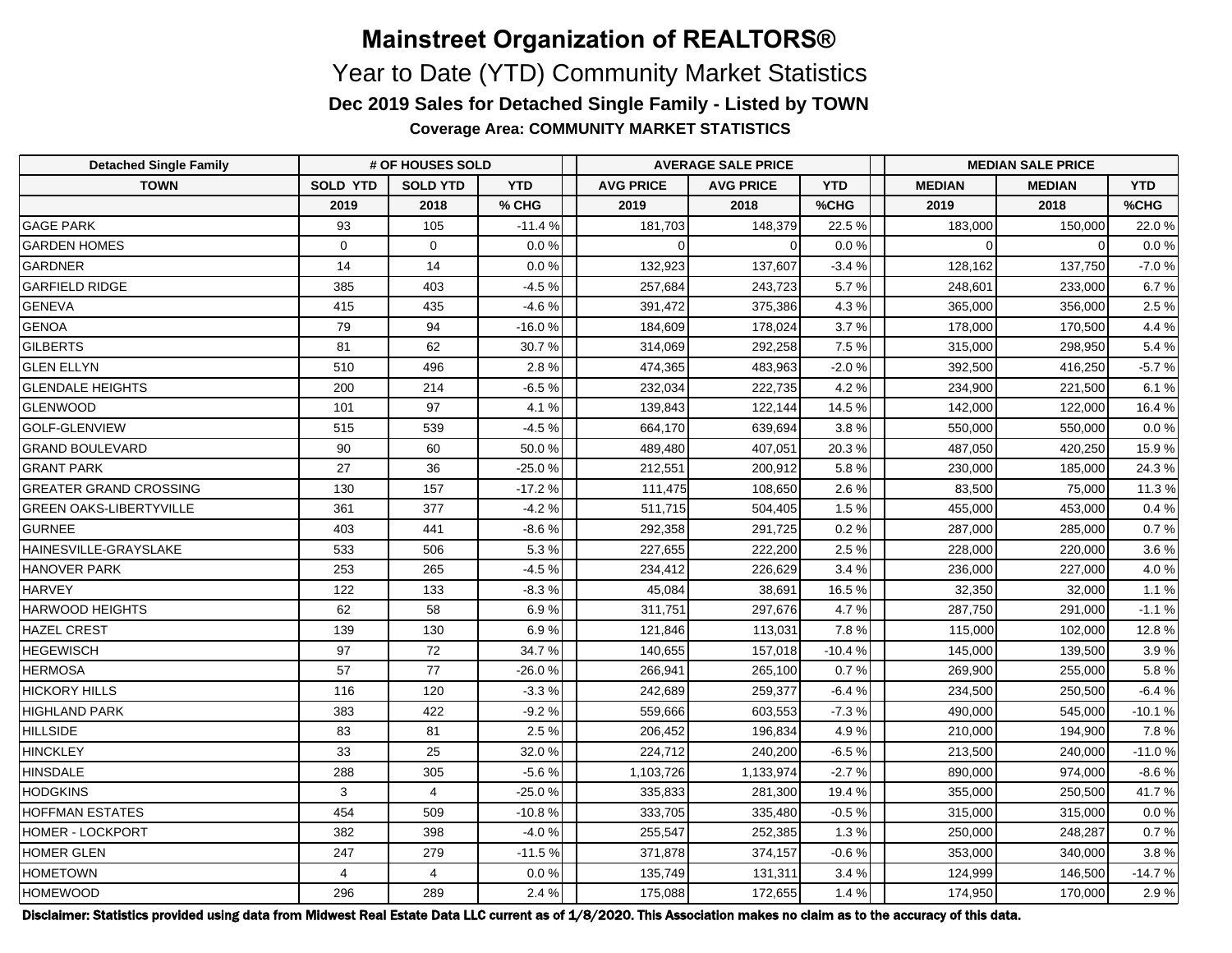**Coverage Area: COMMUNITY MARKET STATISTICS**

| <b>Detached Single Family</b> | # OF HOUSES SOLD |                 |            | <b>AVERAGE SALE PRICE</b> |                  |            | <b>MEDIAN SALE PRICE</b> |               |            |  |
|-------------------------------|------------------|-----------------|------------|---------------------------|------------------|------------|--------------------------|---------------|------------|--|
| <b>TOWN</b>                   | <b>SOLD YTD</b>  | <b>SOLD YTD</b> | <b>YTD</b> | <b>AVG PRICE</b>          | <b>AVG PRICE</b> | <b>YTD</b> | <b>MEDIAN</b>            | <b>MEDIAN</b> | <b>YTD</b> |  |
|                               | 2019             | 2018            | % CHG      | 2019                      | 2018             | %CHG       | 2019                     | 2018          | %CHG       |  |
| <b>HUMBOLDT PARK</b>          | 128              | 161             | $-20.5%$   | 297,350                   | 249,589          | 19.1%      | 249,500                  | 193,400       | 29.0%      |  |
| <b>HUNTLEY</b>                | 524              | 462             | 13.4 %     | 294,827                   | 285.308          | 3.3%       | 280,000                  | 270,000       | 3.7%       |  |
| HYDE PARK                     | 24               | 32              | $-25.0%$   | 832,937                   | 862,593          | $-3.4%$    | 800,000                  | 750,000       | 6.7%       |  |
| <b>INDIAN HEAD PARK</b>       | 12               | 20              | $-40.0%$   | 448,499                   | 513,362          | $-12.6%$   | 463,000                  | 521,250       | $-11.2%$   |  |
| <b>INGLESIDE</b>              | 137              | 136             | 0.7%       | 208,534                   | 189,980          | 9.8%       | 190,000                  | 172,500       | 10.1%      |  |
| <b>INVERNESS</b>              | 109              | 89              | 22.5%      | 580,789                   | 584,217          | $-0.6%$    | 550,000                  | 550,000       | 0.0 %      |  |
| <b>IRVING PARK</b>            | 282              | 289             | $-2.4%$    | 534,094                   | 538,297          | $-0.8%$    | 493,500                  | 505,000       | $-2.3%$    |  |
| <b>ISLAND LAKE</b>            | 123              | 100             | 23.0%      | 203,004                   | 194,140          | 4.6%       | 193,000                  | 187,500       | 2.9%       |  |
| <b>ITASCA</b>                 | 83               | 73              | 13.7%      | 378,239                   | 356,722          | 6.0%       | 325,000                  | 330,000       | $-1.5%$    |  |
| <b>JEFFERSON PARK</b>         | 208              | 211             | $-1.4%$    | 343,686                   | 357,028          | $-3.7%$    | 330,000                  | 330,000       | 0.0 %      |  |
| <b>JOLIET</b>                 | 1,369            | 1,434           | $-4.5%$    | 183,850                   | 175,724          | 4.6%       | 177,000                  | 172,000       | 2.9%       |  |
| <b>JUSTICE</b>                | 65               | 57              | 14.0%      | 235,509                   | 199,279          | 18.2%      | 240,000                  | 190,000       | 26.3%      |  |
| <b>KANEVILLE</b>              | $\mathbf{1}$     | $\mathbf 0$     | 100.0%     | 181,000                   |                  | 100.0%     | 181,000                  | $\Omega$      | 0.0 %      |  |
| KEENEYVILLE-ROSELLE           | 225              | 193             | 16.6%      | 319,799                   | 298,321          | 7.2%       | 290,000                  | 277,000       | 4.7%       |  |
| KENWOOD                       | 40               | 45              | $-11.1%$   | 679,937                   | 698,181          | $-2.6%$    | 539,000                  | 600,000       | $-10.2%$   |  |
| KINGSTON                      | 33               | 24              | 37.5%      | 215,063                   | 159,564          | 34.8%      | 219,900                  | 168,950       | 30.2%      |  |
| KINSMAN - MAZON - VERONA      | 29               | 32              | $-9.4%$    | 173,103                   | 185,786          | $-6.8%$    | 150,000                  | 153,500       | $-2.3%$    |  |
| KIRKLAND                      | 32               | 24              | 33.3%      | 159,148                   | 135,910          | 17.1%      | 171,500                  | 132,500       | 29.4%      |  |
| LA FOX                        | 3                | $\overline{1}$  | 200.0%     | 223,333                   | 232,000          | $-3.7%$    | 250,000                  | 232,000       | 7.8%       |  |
| LA SALLE COUNTY               | 3                | $\mathbf{1}$    | 200.0%     | 209,383                   | 13,000           | 1,510.6%   | 203,000                  | 13,000        | 1,461.5%   |  |
| LAGRANGE                      | 191              | 204             | $-6.4%$    | 593,608                   | 559,532          | 6.1%       | 555,000                  | 531,000       | 4.5%       |  |
| <b>LAGRANGE HIGHLANDS</b>     | 29               | 34              | $-14.7%$   | 394,025                   | 437.611          | $-10.0%$   | 369,000                  | 359,500       | 2.6%       |  |
| LAGRANGE PARK                 | 164              | 159             | 3.1%       | 405,295                   | 399,949          | 1.3%       | 350,000                  | 350,000       | $0.0\,\%$  |  |
| <b>LAKE FOREST</b>            | 274              | 277             | $-1.1%$    | 938,714                   | 1,014,777        | $-7.5%$    | 760,000                  | 845,000       | $-10.1%$   |  |
| <b>LAKE HOLIDAY</b>           | 92               | 93              | $-1.1%$    | 258,077                   | 240,200          | 7.4 %      | 230,000                  | 210,000       | 9.5%       |  |
| LAKE IN THE HILLS             | 348              | 391             | $-11.0%$   | 250,807                   | 246,730          | 1.7%       | 245,500                  | 248,000       | $-1.0%$    |  |
| <b>LAKE VIEW</b>              | 146              | 164             | $-11.0%$   | 1,384,663                 | 1,413,071        | $-2.0%$    | 1,277,500                | 1,395,000     | $-8.4%$    |  |
| LAKE VILLA- LINDENHURST       | 561              | 553             | 1.5%       | 239,793                   | 235,896          | 1.7%       | 226,000                  | 220,000       | 2.7%       |  |
| LAKEWOOD-CRYSTAL LAKE         | 852              | 869             | $-2.0%$    | 280,064                   | 279,954          | 0.0%       | 257,700                  | 260,000       | $-0.9%$    |  |
| LANSING                       | 418              | 445             | $-6.1%$    | 133,744                   | 126,907          | 5.4%       | 133,750                  | 126,400       | 5.8%       |  |
| LEE                           | 6                | 6               | 0.0%       | 163,166                   | 208,250          | $-21.7%$   | 156,000                  | 195,000       | $-20.0%$   |  |
| LELAND                        | 16               | 23              | $-30.4%$   | 224,168                   | 148,334          | 51.1%      | 218,750                  | 158,000       | 38.5%      |  |
| <b>LEMONT</b>                 | 244              | 253             | $-3.6%$    | 401,022                   | 405,700          | $-1.2%$    | 400,000                  | 392,500       | 1.9%       |  |
| <b>LEYDEN TOWNSHIP</b>        | 82               | 85              | $-3.5%$    | 200,809                   | 196,913          | 2.0%       | 206,000                  | 192,900       | 6.8%       |  |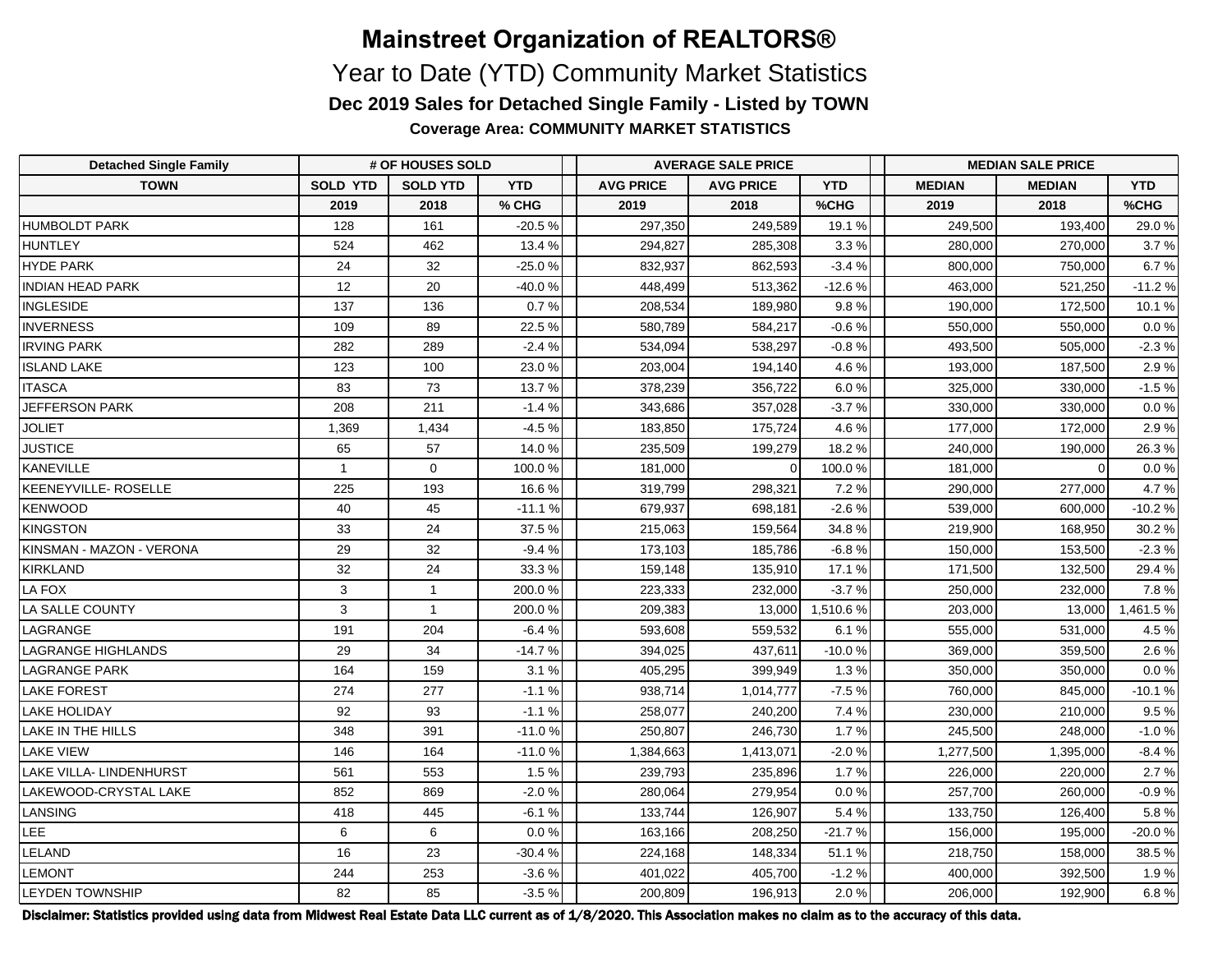**Coverage Area: COMMUNITY MARKET STATISTICS**

| <b>Detached Single Family</b>                            | # OF HOUSES SOLD |                 |            | <b>AVERAGE SALE PRICE</b> |                  |            | <b>MEDIAN SALE PRICE</b> |               |            |  |
|----------------------------------------------------------|------------------|-----------------|------------|---------------------------|------------------|------------|--------------------------|---------------|------------|--|
| <b>TOWN</b>                                              | <b>SOLD YTD</b>  | <b>SOLD YTD</b> | <b>YTD</b> | <b>AVG PRICE</b>          | <b>AVG PRICE</b> | <b>YTD</b> | <b>MEDIAN</b>            | <b>MEDIAN</b> | <b>YTD</b> |  |
|                                                          | 2019             | 2018            | % CHG      | 2019                      | 2018             | %CHG       | 2019                     | 2018          | %CHG       |  |
| <b>LINCOLN PARK</b>                                      | 200              | 173             | 15.6%      | 1,825,087                 | 1,983,256        | $-8.0%$    | 1,580,000                | 1,600,000     | $-1.3%$    |  |
| <b>LINCOLN SQUARE</b>                                    | 109              | 138             | $-21.0%$   | 832,847                   | 750.357          | 11.0 %     | 725,000                  | 647.000       | 12.1%      |  |
| LINCOLNSHIRE                                             | 79               | 82              | $-3.7%$    | 615,770                   | 554,199          | 11.1 %     | 575,000                  | 518,000       | 11.0 %     |  |
| <b>LISLE</b>                                             | 223              | 249             | $-10.4%$   | 377,840                   | 387,075          | $-2.4%$    | 355,000                  | 372,700       | $-4.8%$    |  |
| <b>LOGAN SQUARE</b>                                      | 237              | 258             | $-8.1%$    | 813,340                   | 855,078          | $-4.9%$    | 761,000                  | 820,000       | $-7.2%$    |  |
| LOMBARD                                                  | 554              | 521             | 6.3%       | 303,258                   | 294,079          | 3.1%       | 285,000                  | 277,000       | 2.9%       |  |
| LONG GROVE-LAKE ZURICH- HAWTHORN<br><b>WOODS-KILDEER</b> | 627              | 635             | $-1.3%$    | 459,840                   | 490,910          | $-6.3%$    | 440,000                  | 465,000       | $-5.4%$    |  |
| LOOP                                                     | $\Omega$         | $\Omega$        | 0.0%       | $\Omega$                  | $\Omega$         | 0.0%       | $\Omega$                 | $\Omega$      | $0.0 \%$   |  |
| LOWER WEST SIDE                                          | 25               | 29              | $-13.8%$   | 391,240                   | 388,034          | 0.8%       | 324,500                  | 336,000       | $-3.4%$    |  |
| <b>LYNWOOD</b>                                           | 86               | 73              | 17.8%      | 210,819                   | 205,712          | 2.5%       | 195,000                  | 179,000       | 8.9%       |  |
| <b>LYONS</b>                                             | 65               | 100             | $-35.0%$   | 195,246                   | 192,196          | 1.6%       | 187,500                  | 196,950       | $-4.8%$    |  |
| MANHATTAN-WILTON CENTER                                  | 151              | 138             | 9.4%       | 296,903                   | 278,289          | 6.7%       | 285,000                  | 269,900       | 5.6%       |  |
| <b>MANTENO</b>                                           | 131              | 90              | 45.6%      | 211,728                   | 219,991          | $-3.8%$    | 224,000                  | 226,750       | $-1.2%$    |  |
| <b>MAPLE PARK</b>                                        | 50               | 48              | 4.2%       | 265,209                   | 273,728          | $-3.1%$    | 259,500                  | 263,950       | $-1.7%$    |  |
| MARENGO - HARMONY                                        | 169              | 151             | 11.9%      | 217,948                   | 230,172          | $-5.3%$    | 200,000                  | 216,000       | $-7.4%$    |  |
| MARKHAM                                                  | 135              | 129             | 4.7%       | 84,748                    | 66,487           | 27.5%      | 80,000                   | 50,000        | 60.0%      |  |
| MARSEILLES                                               | 104              | 85              | 22.4%      | 159,005                   | 158,437          | 0.4%       | 122,750                  | 121,500       | 1.0%       |  |
| <b>MATTESON</b>                                          | 259              | 236             | 9.8%       | 188,830                   | 169.676          | 11.3 %     | 190.000                  | 167,500       | 13.4 %     |  |
| MAYWOOD                                                  | 236              | 258             | $-8.5%$    | 159,412                   | 144,527          | 10.3%      | 170,000                  | 153,000       | 11.1 %     |  |
| MCCOOK                                                   | 3                | 3               | $0.0\,\%$  | 251,666                   | 213,303          | 18.0%      | 255,000                  | 192,161       | 32.7%      |  |
| <b>MCKINLEY PARK</b>                                     | 41               | 59              | $-30.5%$   | 297,525                   | 288,160          | 3.3%       | 262,000                  | 262,000       | $0.0\,\%$  |  |
| <b>MEDINAH</b>                                           | 32               | 39              | $-18.0%$   | 428,890                   | 368,294          | 16.5%      | 408,250                  | 327,000       | 24.9 %     |  |
| <b>MELROSE PARK</b>                                      | 82               | 94              | $-12.8%$   | 202,950                   | 209,572          | $-3.2%$    | 218,000                  | 204,500       | 6.6 %      |  |
| <b>MENDOTA</b>                                           | 63               | 55              | 14.6%      | 118,167                   | 102,323          | 15.5%      | 112,500                  | 92,500        | 21.6%      |  |
| <b>MERRIONETTE PARK</b>                                  | 21               | 16              | 31.3%      | 137,580                   | 135,221          | 1.7%       | 142,400                  | 130,000       | 9.5%       |  |
| MIDLOTHIAN                                               | 183              | 191             | $-4.2%$    | 157,929                   | 147,709          | 6.9%       | 158,000                  | 150,000       | 5.3%       |  |
| MILLBROOK                                                | $\Omega$         | 6               | $-100.0%$  | $\Omega$                  | 334,416          | $-100.0%$  | $\Omega$                 | 373,500       | $-100.0%$  |  |
| MILLINGTON                                               | 8                | 8               | 0.0%       | 207,000                   | 164,343          | 26.0%      | 229,750                  | 145,950       | 57.4%      |  |
| MINOOKA                                                  | 160              | 160             | 0.0%       | 278,467                   | 253,848          | 9.7%       | 266,010                  | 246,500       | 7.9%       |  |
| MOKENA                                                   | 245              | 222             | 10.4%      | 348,779                   | 330.508          | 5.5%       | 330,000                  | 325.000       | 1.5%       |  |
| MOMENCE                                                  | 57               | 64              | $-10.9%$   | 114,119                   | 122,365          | $-6.7%$    | 114,500                  | 106,500       | 7.5%       |  |
| MONEE - UNINCORPORATED MONEE                             | 112              | 122             | $-8.2%$    | 261,476                   | 255,048          | 2.5%       | 218,250                  | 207,900       | 5.0%       |  |
| MONTCLARE                                                | 86               | 89              | $-3.4%$    | 272,176                   | 273,534          | $-0.5%$    | 269,450                  | 255,000       | 5.7%       |  |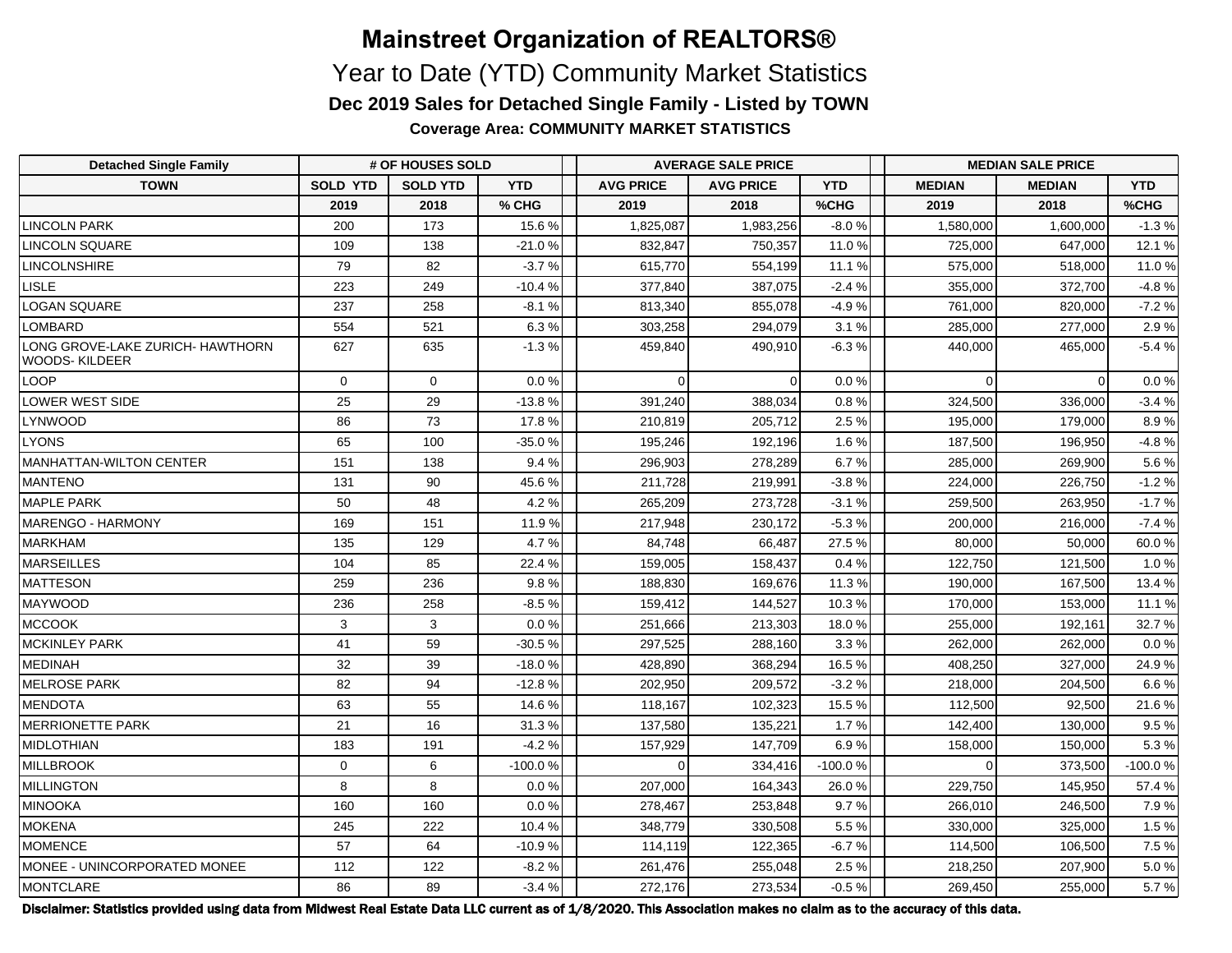**Coverage Area: COMMUNITY MARKET STATISTICS**

| <b>Detached Single Family</b> | # OF HOUSES SOLD |                 |            | <b>AVERAGE SALE PRICE</b> |                  |            | <b>MEDIAN SALE PRICE</b> |               |            |  |
|-------------------------------|------------------|-----------------|------------|---------------------------|------------------|------------|--------------------------|---------------|------------|--|
| <b>TOWN</b>                   | <b>SOLD YTD</b>  | <b>SOLD YTD</b> | <b>YTD</b> | <b>AVG PRICE</b>          | <b>AVG PRICE</b> | <b>YTD</b> | <b>MEDIAN</b>            | <b>MEDIAN</b> | <b>YTD</b> |  |
|                               | 2019             | 2018            | % CHG      | 2019                      | 2018             | %CHG       | 2019                     | 2018          | %CHG       |  |
| <b>MONTGOMERY</b>             | 404              | 438             | $-7.8%$    | 219,580                   | 210,801          | 4.2%       | 223,000                  | 205,000       | 8.8%       |  |
| <b>MORGAN PARK</b>            | 229              | 232             | $-1.3%$    | 196,961                   | 177,884          | 10.7%      | 198,000                  | 160.000       | 23.8%      |  |
| <b>MORRIS</b>                 | 230              | 219             | 5.0%       | 234,761                   | 209,351          | 12.1 %     | 215,000                  | 184,300       | 16.7 %     |  |
| MORTON GROVE                  | 260              | 275             | $-5.5%$    | 334,185                   | 342,682          | $-2.5%$    | 315,500                  | 323,900       | $-2.6%$    |  |
| MOUNT GREENWOOD               | 200              | 199             | 0.5%       | 255,698                   | 251,456          | 1.7%       | 245,000                  | 245,000       | 0.0 %      |  |
| MT. PROSPECT                  | 503              | 459             | 9.6%       | 342,480                   | 347,696          | $-1.5%$    | 319,500                  | 335,000       | $-4.6%$    |  |
| <b>MUNDELEIN</b>              | 378              | 398             | $-5.0%$    | 305,055                   | 285,819          | 6.7%       | 287,600                  | 260,000       | 10.6 %     |  |
| NAPERVILLE                    | 1,694            | 1,806           | $-6.2%$    | 482,207                   | 478,675          | 0.7%       | 440,000                  | 434,900       | 1.2%       |  |
| <b>NEAR NORTH SIDE</b>        | 24               | 24              | 0.0%       | 1,663,411                 | 2,293,909        | $-27.5%$   | 1,212,000                | 1,890,875     | $-35.9%$   |  |
| <b>NEAR SOUTH SIDE</b>        | 6                | 11              | $-45.5%$   | 1,209,166                 | 1,140,155        | 6.1%       | 1,250,000                | 1,125,000     | 11.1%      |  |
| NEAR WEST SIDE                | 39               | 26              | 50.0%      | 551,836                   | 510,905          | 8.0%       | 513,500                  | 456,500       | 12.5 %     |  |
| <b>NEW CITY</b>               | 81               | 86              | $-5.8%$    | 155,756                   | 165,117          | $-5.7%$    | 133,000                  | 124,700       | 6.7%       |  |
| <b>NEW LENOX</b>              | 467              | 454             | 2.9%       | 311,045                   | 299,844          | 3.7%       | 310,000                  | 300,000       | 3.3%       |  |
| NEWARK                        | 39               | 38              | 2.6%       | 240,175                   | 216,410          | 11.0%      | 210,000                  | 179,500       | 17.0%      |  |
| <b>NILES</b>                  | 249              | 245             | 1.6%       | 335,731                   | 336,525          | $-0.2%$    | 320,000                  | 320,000       | 0.0%       |  |
| <b>NORRIDGE</b>               | 167              | 136             | 22.8%      | 329,070                   | 329,509          | $-0.1%$    | 310,000                  | 308,000       | 0.7%       |  |
| NORTH AURORA                  | 222              | 248             | $-10.5%$   | 274,783                   | 273,091          | 0.6%       | 270,500                  | 275,500       | $-1.8%$    |  |
| NORTH CENTER                  | 209              | 234             | $-10.7%$   | 1,133,179                 | 1,033,498        | 9.7%       | 1,112,000                | 1,022,500     | 8.8%       |  |
| NORTH CHICAGO                 | 81               | 103             | $-21.4%$   | 104,864                   | 91,753           | 14.3%      | 110,000                  | 95,000        | 15.8%      |  |
| NORTH LAWNDALE                | 42               | 47              | $-10.6%$   | 113,092                   | 98,208           | 15.2 %     | 109,500                  | 86,625        | 26.4%      |  |
| <b>NORTH PARK</b>             | 69               | 68              | 1.5%       | 422,504                   | 414,019          | 2.1%       | 405,000                  | 372,250       | 8.8%       |  |
| <b>NORTH RIVERSIDE</b>        | 62               | 77              | $-19.5%$   | 261,309                   | 248,232          | 5.3%       | 249,000                  | 248,000       | 0.4%       |  |
| NORTHBROOK                    | 442              | 448             | $-1.3%$    | 633,076                   | 627,615          | 0.9%       | 575,000                  | 569,000       | 1.1%       |  |
| NORTHLAKE                     | 103              | 117             | $-12.0%$   | 204,594                   | 192,031          | 6.5%       | 210,000                  | 190,000       | 10.5%      |  |
| NORWAY                        | $\mathbf 0$      | $\mathbf 0$     | 0.0%       | $\Omega$                  | $\Omega$         | 0.0 %      | $\Omega$                 | $\Omega$      | 0.0 %      |  |
| NORWOOD PARK                  | 395              | 388             | 1.8%       | 355,166                   | 349,480          | 1.6%       | 332,000                  | 325,000       | 2.2%       |  |
| <b>OAK BROOK</b>              | 73               | 91              | $-19.8%$   | 866,484                   | 945,348          | $-8.3%$    | 710,000                  | 840,000       | $-15.5%$   |  |
| <b>OAK BROOK TERRACE</b>      | 8                | 9               | $-11.1%$   | 281,625                   | 294,177          | $-4.3%$    | 275,000                  | 265,000       | 3.8%       |  |
| <b>OAK FOREST</b>             | 335              | 357             | $-6.2%$    | 210,016                   | 202,134          | 3.9%       | 212,000                  | 204,000       | 3.9%       |  |
| OAK LAWN                      | 594              | 643             | $-7.6%$    | 228,983                   | 222,631          | 2.9%       | 224,950                  | 215,000       | 4.6%       |  |
| OAK PARK                      | 399              | 461             | $-13.5%$   | 486,300                   | 488,388          | $-0.4%$    | 440,000                  | 455,000       | $-3.3%$    |  |
| <b>OAKLAND</b>                | 11               | 11              | 0.0%       | 398,518                   | 543,402          | $-26.7%$   | 375,000                  | 525,000       | $-28.6%$   |  |
| OAKWOOD HILLS - CARY          | 372              | 377             | $-1.3%$    | 267,547                   | 261,414          | 2.4 %      | 253,750                  | 245,000       | 3.6%       |  |
| O'HARE                        | 15               | 27              | $-44.4%$   | 389,070                   | 362,574          | 7.3%       | 395,000                  | 362,500       | 9.0%       |  |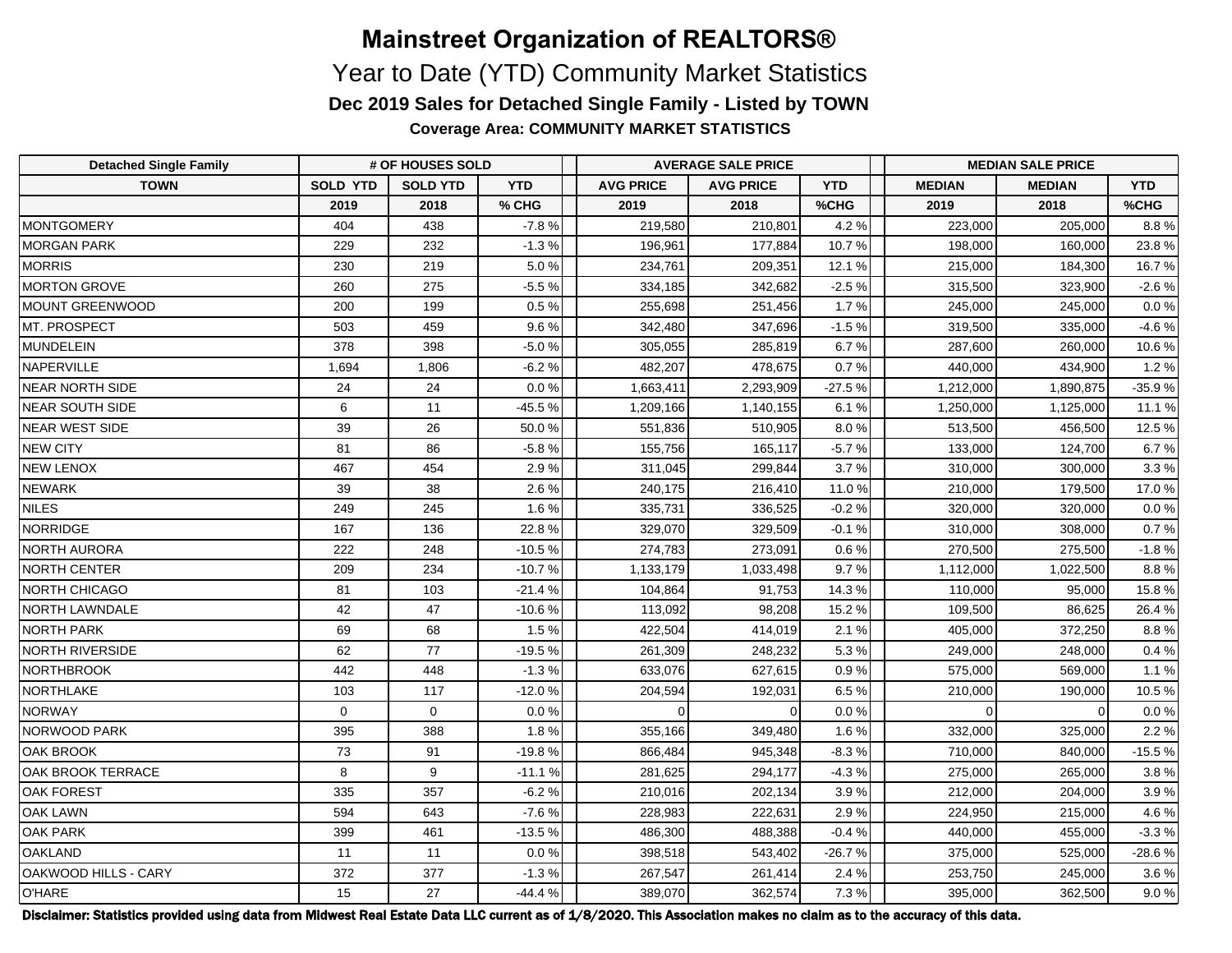**Coverage Area: COMMUNITY MARKET STATISTICS**

| <b>Detached Single Family</b> | # OF HOUSES SOLD |                 |            | <b>AVERAGE SALE PRICE</b> |                  |            | <b>MEDIAN SALE PRICE</b> |               |            |  |
|-------------------------------|------------------|-----------------|------------|---------------------------|------------------|------------|--------------------------|---------------|------------|--|
| <b>TOWN</b>                   | <b>SOLD YTD</b>  | <b>SOLD YTD</b> | <b>YTD</b> | <b>AVG PRICE</b>          | <b>AVG PRICE</b> | <b>YTD</b> | <b>MEDIAN</b>            | <b>MEDIAN</b> | <b>YTD</b> |  |
|                               | 2019             | 2018            | % CHG      | 2019                      | 2018             | %CHG       | 2019                     | 2018          | %CHG       |  |
| <b>OLYMPIA FIELDS</b>         | 95               | 86              | 10.5%      | 221,882                   | 213,717          | 3.8%       | 202,400                  | 213,450       | $-5.2%$    |  |
| <b>ORLAND HILLS</b>           | 74               | 81              | $-8.6%$    | 219,595                   | 217,524          | 1.0%       | 216,750                  | 210,000       | 3.2%       |  |
| <b>ORLAND PARK</b>            | 512              | 588             | $-12.9%$   | 357,489                   | 352,580          | 1.4%       | 331,500                  | 325,000       | 2.0%       |  |
| <b>OSWEGO</b>                 | 561              | 514             | 9.1%       | 288,807                   | 293,421          | $-1.6%$    | 279,450                  | 289,950       | $-3.6%$    |  |
| <b>OTTAWA</b>                 | 271              | 274             | $-1.1%$    | 157,792                   | 146,377          | 7.8%       | 135,000                  | 129,500       | 4.3%       |  |
| PALATINE                      | 584              | 510             | 14.5%      | 357,297                   | 375,291          | $-4.8%$    | 324,000                  | 344,200       | $-5.9%$    |  |
| <b>PALOS HEIGHTS</b>          | 172              | 140             | 22.9%      | 303,021                   | 310,795          | $-2.5%$    | 291,500                  | 287,500       | 1.4%       |  |
| PALOS HILLS                   | 104              | 102             | 2.0%       | 279,026                   | 281,326          | $-0.8 \%$  | 272,500                  | 267,500       | 1.9%       |  |
| <b>PALOS PARK</b>             | 113              | 110             | 2.7%       | 467,485                   | 401,465          | 16.4%      | 405,000                  | 397,500       | 1.9%       |  |
| <b>PARK CITY - WAUKEGAN</b>   | 442              | 449             | $-1.6%$    | 142,020                   | 134,486          | 5.6%       | 139,950                  | 132,900       | 5.3%       |  |
| <b>PARK FOREST</b>            | 297              | 301             | $-1.3%$    | 77,849                    | 73,941           | 5.3%       | 72,400                   | 69,900        | 3.6 %      |  |
| <b>PARK RIDGE</b>             | 472              | 465             | 1.5%       | 479,268                   | 513,658          | $-6.7%$    | 429,000                  | 455,000       | $-5.7%$    |  |
| <b>PAW PAW</b>                | 15               | 19              | $-21.1%$   | 174,843                   | 145,205          | 20.4%      | 132,000                  | 135,000       | $-2.2%$    |  |
| PERU                          | 98               | 97              | 1.0%       | 148,252                   | 111,170          | 33.4 %     | 121,000                  | 95.000        | 27.4%      |  |
| <b>PHOENIX</b>                | 15               | 10              | 50.0%      | 66,276                    | 35,300           | 87.8%      | 66,500                   | 19,750        | 236.7%     |  |
| PINGREE GROVE - HAMPSHIRE     | 230              | 290             | -20.7 %    | 295,456                   | 283,133          | 4.4%       | 284,000                  | 275,000       | 3.3%       |  |
| PLAINFIELD                    | 1,311            | 1,381           | $-5.1%$    | 298,863                   | 290,816          | 2.8%       | 275,000                  | 265,000       | 3.8%       |  |
| PLANO                         | 196              | 177             | 10.7%      | 199,720                   | 189,390          | 5.5%       | 197,250                  | 183,000       | 7.8%       |  |
| PLATO                         | $\mathbf 0$      | $\overline{2}$  | $-100.0%$  | $\Omega$                  | 280,000          | $-100.0%$  | $\Omega$                 | 280,000       | $-100.0%$  |  |
| <b>PORTAGE PARK</b>           | 400              | 453             | $-11.7%$   | 358,006                   | 338,892          | 5.6%       | 335,000                  | 320,000       | 4.7%       |  |
| POSEN                         | 52               | 55              | $-5.5%$    | 124,293                   | 118,302          | 5.1%       | 134,750                  | 114,900       | 17.3%      |  |
| <b>PROSPECT HEIGHTS</b>       | 84               | 97              | $-13.4%$   | 380,701                   | 406,058          | $-6.2%$    | 354,000                  | 379,000       | $-6.6%$    |  |
| PULLMAN                       | 52               | 42              | 23.8%      | 95,517                    | 95,855           | $-0.4%$    | 86,000                   | 106,000       | $-18.9%$   |  |
| <b>RICHTON PARK</b>           | 128              | 147             | $-12.9%$   | 144,593                   | 143,686          | 0.6%       | 149,900                  | 139,900       | 7.2 %      |  |
| <b>RIVER FOREST</b>           | 107              | 129             | $-17.1%$   | 759,931                   | 707,102          | 7.5%       | 700,000                  | 634,000       | 10.4%      |  |
| <b>RIVER GROVE</b>            | 89               | 72              | 23.6%      | 230,912                   | 233,829          | $-1.3%$    | 235,000                  | 230,000       | 2.2%       |  |
| RIVERDALE                     | 92               | 100             | $-8.0%$    | 58,673                    | 48,725           | 20.4%      | 45,000                   | 37,700        | 19.4%      |  |
| RIVERDALE                     | 5                | 3               | 66.7%      | 51,440                    | 41,666           | 23.5%      | 50,000                   | 35,000        | 42.9%      |  |
| <b>RIVERSIDE</b>              | 110              | 116             | $-5.2%$    | 458,342                   | 456,532          | 0.4%       | 441,500                  | 429,750       | 2.7%       |  |
| <b>ROBBINS</b>                | 28               | 19              | 47.4%      | 56,990                    | 57,396           | $-0.7%$    | 39,000                   | 40,500        | $-3.7%$    |  |
| <b>ROGERS PARK</b>            | 38               | 34              | 11.8 %     | 527,284                   | 408,489          | 29.1%      | 492,500                  | 405,000       | 21.6%      |  |
| <b>ROLLING MEADOWS</b>        | 189              | 206             | $-8.3%$    | 272,165                   | 271,687          | 0.2%       | 253,000                  | 245,500       | 3.1%       |  |
| ROMEOVILLE                    | 469              | 458             | 2.4%       | 216,425                   | 202,179          | 7.1%       | 219,000                  | 200,000       | $9.5\,\%$  |  |
| ROSELAND                      | 328              | 355             | $-7.6%$    | 105,581                   | 92,841           | 13.7%      | 96,350                   | 73,600        | 30.9%      |  |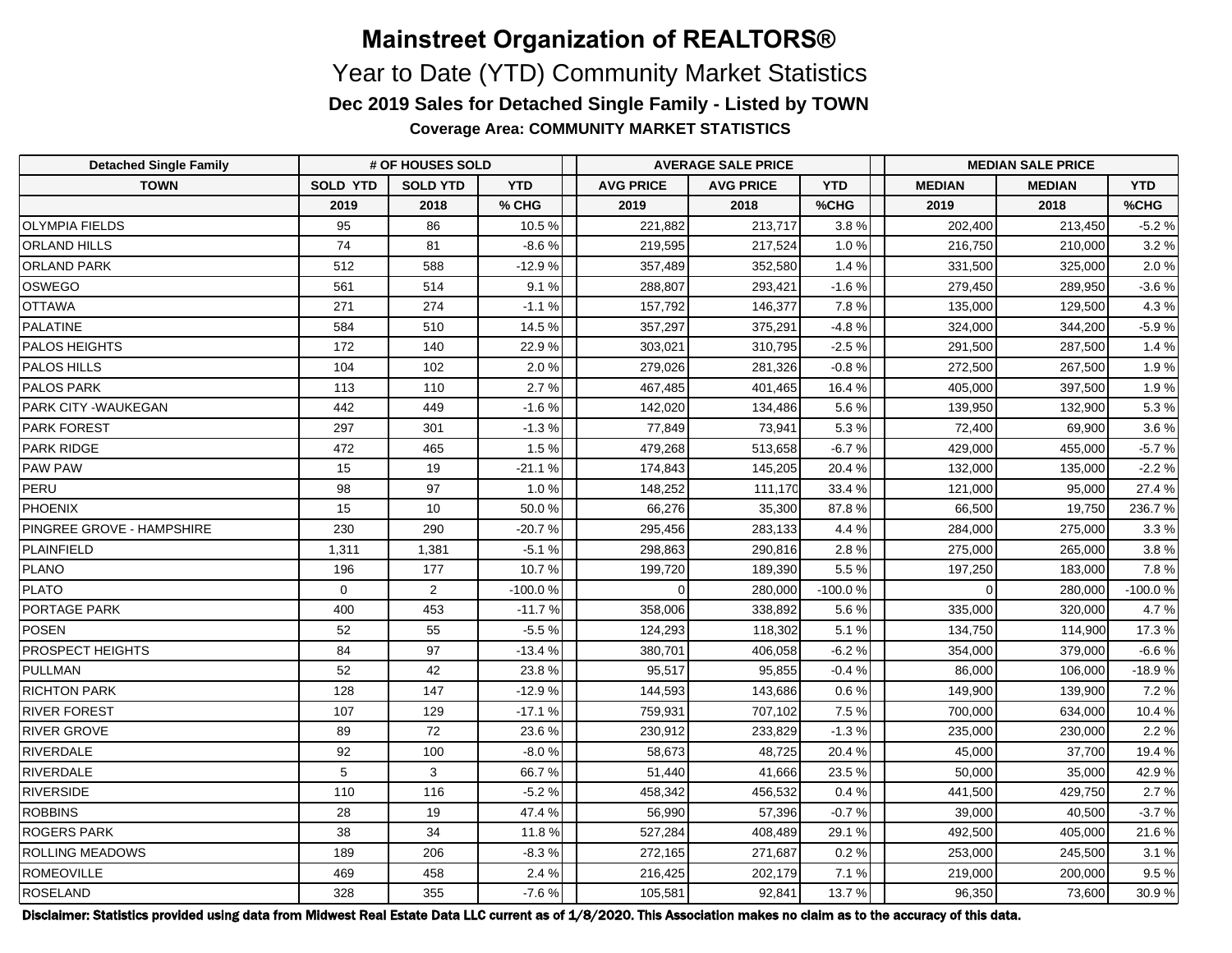**Coverage Area: COMMUNITY MARKET STATISTICS**

| <b>Detached Single Family</b>                             | # OF HOUSES SOLD |                 |            | <b>AVERAGE SALE PRICE</b> |                  |            | <b>MEDIAN SALE PRICE</b> |               |            |  |
|-----------------------------------------------------------|------------------|-----------------|------------|---------------------------|------------------|------------|--------------------------|---------------|------------|--|
| <b>TOWN</b>                                               | <b>SOLD YTD</b>  | <b>SOLD YTD</b> | <b>YTD</b> | <b>AVG PRICE</b>          | <b>AVG PRICE</b> | <b>YTD</b> | <b>MEDIAN</b>            | <b>MEDIAN</b> | <b>YTD</b> |  |
|                                                           | 2019             | 2018            | % CHG      | 2019                      | 2018             | %CHG       | 2019                     | 2018          | %CHG       |  |
| ROSEMONT                                                  | $\overline{2}$   | $\overline{1}$  | 100.0 %    | 492,500                   | 359,000          | 37.2%      | 492,500                  | 359,000       | 37.2 %     |  |
| <b>ROUND LAKE</b>                                         | 558              | 613             | $-9.0%$    | 181,473                   | 178,511          | 1.7%       | 183,000                  | 182,500       | 0.3 %      |  |
| <b>RUSSELL</b>                                            | $\mathbf 0$      | $\mathbf 0$     | 0.0%       | $\Omega$                  |                  | 0.0 %      | 0                        | $\Omega$      | 0.0 %      |  |
| <b>SANDWICH</b>                                           | 131              | 117             | 12.0%      | 190,209                   | 196,663          | $-3.3%$    | 185,500                  | 193,000       | $-3.9%$    |  |
| <b>SAUK VILLAGE</b>                                       | 111              | 98              | 13.3%      | 72,554                    | 64,116           | 13.2 %     | 60,000                   | 47,750        | 25.7%      |  |
| <b>SCHAUMBURG</b>                                         | 468              | 458             | 2.2%       | 340,701                   | 343,743          | $-0.9%$    | 325,000                  | 320,000       | 1.6%       |  |
| <b>SCHILLER PARK</b>                                      | 79               | 63              | 25.4%      | 241,778                   | 239,459          | 1.0%       | 246,000                  | 240,000       | 2.5%       |  |
| SERENA                                                    | 8                | 9               | $-11.1%$   | 202,562                   | 177,811          | 13.9%      | 218,500                  | 155,000       | 41.0%      |  |
| SHABBONA                                                  | 19               | 14              | 35.7%      | 163,473                   | 151,128          | 8.2%       | 157,000                  | 138,950       | 13.0%      |  |
| SHERIDAN                                                  | 40               | 42              | $-4.8%$    | 213,459                   | 248,790          | $-14.2%$   | 189,000                  | 243,700       | $-22.5%$   |  |
| <b>SHOREWOOD</b>                                          | 295              | 257             | 14.8%      | 285,305                   | 275,252          | 3.7%       | 282,000                  | 265,000       | 6.4%       |  |
| <b>SKOKIE</b>                                             | 459              | 444             | 3.4%       | 363,008                   | 365,995          | $-0.8%$    | 340,000                  | 338,750       | 0.4%       |  |
| SOMONAUK                                                  | 49               | 29              | 69.0%      | 224,926                   | 204,922          | 9.8%       | 187,500                  | 172,500       | 8.7%       |  |
| SOUTH CHICAGO                                             | 134              | 138             | $-2.9%$    | 107,932                   | 108,867          | $-0.9%$    | 77,000                   | 82,250        | $-6.4%$    |  |
| SOUTH CHICAGO HEIGHTS                                     | 32               | 45              | $-28.9%$   | 99,313                    | 94,775           | 4.8%       | 103,705                  | 88,000        | 17.9%      |  |
| SOUTH DEERING                                             | 52               | 72              | $-27.8%$   | 92,373                    | 79,115           | 16.8%      | 95,000                   | 74,750        | 27.1%      |  |
| SOUTH ELGIN                                               | 256              | 255             | 0.4%       | 303,993                   | 287,198          | 5.9%       | 281,500                  | 276,500       | 1.8%       |  |
| SOUTH HOLLAND                                             | 270              | 334             | $-19.2%$   | 149,837                   | 147,685          | 1.5%       | 146,500                  | 148,250       | $-1.2%$    |  |
| <b>SOUTH LAWNDALE</b>                                     | 49               | 52              | $-5.8%$    | 135,603                   | 125,170          | 8.3%       | 139,000                  | 136,500       | 1.8%       |  |
| <b>SOUTH SHORE</b>                                        | 95               | 132             | $-28.0%$   | 151,077                   | 182,758          | $-17.3%$   | 105,000                  | 146,900       | $-28.5%$   |  |
| <b>ST. CHARLES</b>                                        | 810              | 845             | $-4.1%$    | 398,502                   | 390,867          | 2.0%       | 366,995                  | 351,500       | 4.4%       |  |
| STEGER                                                    | 123              | 124             | $-0.8%$    | 111,034                   | 113,223          | $-1.9%$    | 109,000                  | 96,700        | 12.7%      |  |
| STEWARD                                                   | 5                | 5               | 0.0%       | 181,480                   | 84,100           | 115.8%     | 129,900                  | 62,500        | 107.8%     |  |
| STICKNEY                                                  | 78               | 97              | $-19.6%$   | 214,121                   | 201,356          | 6.3%       | 217,000                  | 194,500       | 11.6%      |  |
| <b>STONE PARK</b>                                         | 16               | 17              | $-5.9%$    | 163,993                   | 152,388          | 7.6%       | 175,450                  | 140,000       | 25.3%      |  |
| <b>STREAMWOOD</b>                                         | 378              | 414             | $-8.7%$    | 232,253                   | 233,713          | $-0.6%$    | 224,950                  | 224,950       | $0.0\,\%$  |  |
| <b>SUGAR GROVE</b>                                        | 166              | 156             | 6.4%       | 324,087                   | 297,991          | 8.8%       | 308,000                  | 283,000       | 8.8%       |  |
| SUMMIT                                                    | 41               | 51              | $-19.6%$   | 158,934                   | 166,513          | $-4.6%$    | 168,000                  | 165,000       | 1.8%       |  |
| SUNNYSIDE - MCHENRY-LAKE MOOR-<br>MCCULLOM LAKE-JOHNSBURG | 872              | 921             | $-5.3%$    | 218,137                   | 217,395          | 0.3%       | 200,000                  | 195,600       | 2.3%       |  |
| SYCAMORE                                                  | 252              | 261             | $-3.5%$    | 237,953                   | 220.887          | 7.7%       | 235,000                  | 230,000       | 2.2%       |  |
| <b>THORNTON</b>                                           | 42               | 38              | 10.5%      | 106,875                   | 102.632          | 4.1%       | 107,950                  | 96,500        | 11.9 %     |  |
| <b>TINLEY PARK</b>                                        | 490              | 494             | $-0.8%$    | 260,280                   | 269,275          | $-3.3%$    | 247,250                  | 257,000       | $-3.8%$    |  |
| UNIVERSITY PARK                                           | 75               | 60              | 25.0%      | 120,230                   | 102,163          | 17.7%      | 125,000                  | 109,944       | 13.7%      |  |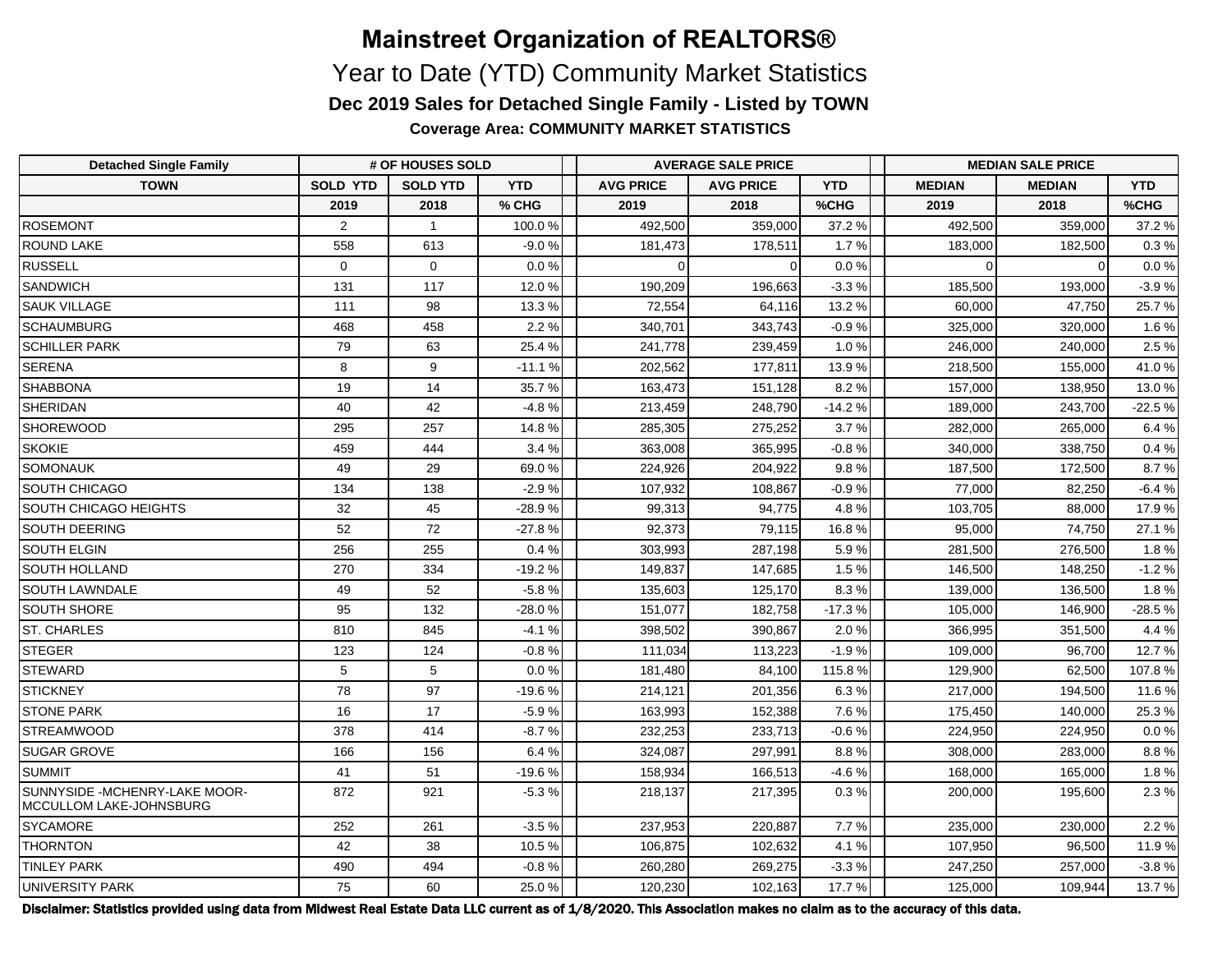**Coverage Area: COMMUNITY MARKET STATISTICS**

| <b>Detached Single Family</b> | # OF HOUSES SOLD |                 |            | <b>AVERAGE SALE PRICE</b> |                  |            | <b>MEDIAN SALE PRICE</b> |               |            |
|-------------------------------|------------------|-----------------|------------|---------------------------|------------------|------------|--------------------------|---------------|------------|
| <b>TOWN</b>                   | <b>SOLD YTD</b>  | <b>SOLD YTD</b> | <b>YTD</b> | <b>AVG PRICE</b>          | <b>AVG PRICE</b> | <b>YTD</b> | <b>MEDIAN</b>            | <b>MEDIAN</b> | <b>YTD</b> |
|                               | 2019             | 2018            | % CHG      | 2019                      | 2018             | %CHG       | 2019                     | 2018          | %CHG       |
| <b>UPTOWN</b>                 | 27               | 27              | 0.0%       | 995,613                   | 883,264          | 12.7%      | 887,500                  | 790,000       | 12.3%      |
| <b>VERNON HILLS</b>           | 218              | 197             | 10.7%      | 474,621                   | 442,134          | 7.4%       | 407,950                  | 406,000       | $0.5\,\%$  |
| <b>VILLA PARK</b>             | 243              | 283             | $-14.1%$   | 257,325                   | 256,677          | 0.3%       | 254,900                  | 249,900       | 2.0%       |
| <b>VIRGIL</b>                 | $\mathbf 0$      | $\mathbf 0$     | 0.0%       | $\Omega$                  | $\Omega$         | 0.0%       | $\Omega$                 | $\Omega$      | $0.0 \%$   |
| WADSWORTH - OLD MILL CREEK    | 94               | 76              | 23.7%      | 317,285                   | 350,825          | $-9.6%$    | 300,000                  | 320.000       | $-6.3%$    |
| WARRENVILLE                   | 111              | 103             | 7.8%       | 316,519                   | 319,302          | $-0.9%$    | 270,000                  | 272,000       | $-0.7%$    |
| <b>WASCO</b>                  | $\mathbf 0$      | $\mathbf 0$     | 0.0%       | $\Omega$                  | $\Omega$         | 0.0 %      | $\Omega$                 | $\Omega$      | $0.0 \%$   |
| <b>WASHINGTON HEIGHTS</b>     | 357              | 340             | 5.0%       | 142,377                   | 129,739          | 9.7%       | 139,900                  | 122,000       | 14.7 %     |
| <b>WASHINGTON PARK</b>        | $\overline{4}$   | 9               | $-55.6%$   | 106,000                   | 144,722          | $-26.8%$   | 19,000                   | 120,250       | $-84.2%$   |
| <b>WATERMAN</b>               | 22               | 26              | $-15.4%$   | 173,013                   | 153,280          | 12.9%      | 187,450                  | 163,500       | 14.7 %     |
| <b>WAUCONDA</b>               | 203              | 211             | $-3.8%$    | 248,283                   | 252,841          | $-1.8%$    | 249,500                  | 255,000       | $-2.2%$    |
| WAYNE                         | 30               | 47              | $-36.2%$   | 539,378                   | 522,533          | 3.2%       | 502,500                  | 502,000       | 0.1 %      |
| <b>WEST CHICAGO</b>           | 304              | 312             | $-2.6%$    | 289,811                   | 285,831          | 1.4%       | 284,450                  | 270,000       | 5.4%       |
| <b>WEST ELSDON</b>            | 102              | 106             | $-3.8%$    | 209,967                   | 190,273          | 10.4%      | 211,500                  | 190.500       | 11.0 %     |
| <b>WEST ENGLEWOOD</b>         | 168              | 163             | 3.1%       | 59,650                    | 54,505           | 9.4%       | 44,900                   | 35,000        | 28.3%      |
| <b>WEST GARFIELD PARK</b>     | 20               | 22              | $-9.1%$    | 99,097                    | 87,134           | 13.7%      | 80,000                   | 62,450        | 28.1 %     |
| <b>WEST LAWN</b>              | 184              | 189             | $-2.7%$    | 209,719                   | 199,782          | 5.0%       | 220,000                  | 204,000       | 7.8%       |
| <b>WEST PULLMAN</b>           | 245              | 259             | $-5.4%$    | 91,598                    | 84,581           | 8.3%       | 77,000                   | 72,000        | 6.9%       |
| <b>WEST RIDGE</b>             | 141              | 144             | $-2.1%$    | 389,783                   | 378,994          | 2.9%       | 365,000                  | 360,000       | 1.4%       |
| <b>WEST TOWN</b>              | 227              | 191             | 18.9%      | 986,419                   | 1,031,033        | $-4.3%$    | 900,000                  | 980,000       | $-8.2%$    |
| <b>WESTCHESTER</b>            | 273              | 289             | $-5.5%$    | 248,842                   | 244,388          | 1.8%       | 245,000                  | 242,500       | 1.0%       |
| <b>WESTERN SPRINGS</b>        | 241              | 199             | 21.1%      | 684,956                   | 689,751          | $-0.7%$    | 618,000                  | 600,000       | 3.0%       |
| <b>WESTMONT</b>               | 214              | 214             | 0.0%       | 339,968                   | 338,725          | 0.4%       | 320,000                  | 311,500       | 2.7%       |
| <b>WHEATON</b>                | 638              | 636             | 0.3%       | 427,556                   | 426,850          | 0.2%       | 405,000                  | 387,500       | 4.5%       |
| WHEELING                      | 144              | 169             | $-14.8%$   | 271,140                   | 269,689          | 0.5%       | 253,000                  | 255,500       | $-1.0%$    |
| <b>WILLOW SPRINGS</b>         | 48               | 56              | $-14.3%$   | 273,821                   | 327,656          | $-16.4%$   | 267,500                  | 286,625       | $-6.7%$    |
| <b>WILLOWBROOK</b>            | 74               | 81              | $-8.6%$    | 506,326                   | 431,503          | 17.3%      | 443,500                  | 439,000       | 1.0%       |
| <b>WILMETTE</b>               | 365              | 358             | 2.0%       | 839,032                   | 869,019          | $-3.5%$    | 740,000                  | 755,000       | $-2.0%$    |
| <b>WILMINGTON</b>             | 163              | 182             | $-10.4%$   | 163,318                   | 148,989          | 9.6%       | 154,000                  | 136,900       | 12.5%      |
| WINFIELD                      | 136              | 128             | 6.3%       | 355,665                   | 353,162          | 0.7%       | 323,500                  | 329,500       | $-1.8%$    |
| <b>WINTHROP HARBOR</b>        | 106              | 119             | $-10.9%$   | 193,815                   | 173,289          | 11.8%      | 195,000                  | 177,600       | 9.8%       |
| WOOD DALE                     | 123              | 124             | $-0.8%$    | 287,185                   | 291,021          | $-1.3%$    | 271,000                  | 272,000       | $-0.4%$    |
| <b>WOODLAWN</b>               | 34               | 37              | $-8.1%$    | 274,346                   | 275,929          | $-0.6%$    | 140,000                  | 264,000       | -47.0%     |
| <b>WOODRIDGE</b>              | 258              | 284             | $-9.2%$    | 316,156                   | 312,315          | 1.2%       | 283,750                  | 283,000       | 0.3%       |